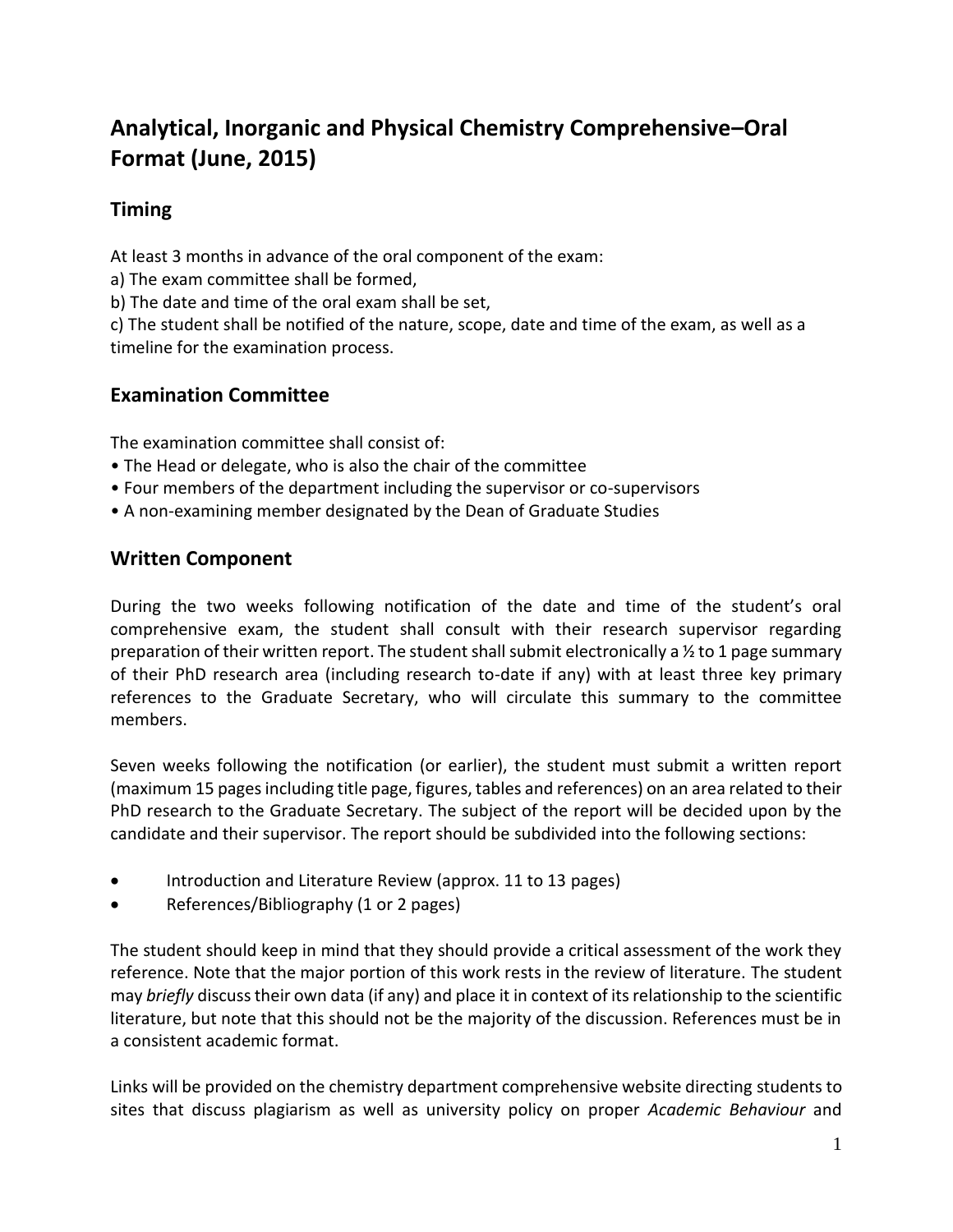*Academic Misconduct* (see the current University Calendar). It will be expected that students are familiar with this information and that none of their work be plagiarized. The penalties for plagiarism and other academic offences may include failure of the comprehensive or termination of the student's program.

The written report should conform to the following:

- A title page including only the title of the report, the student's name, student number, date of oral exam and committee members to whom it is submitted,
- 21.6 × 27.9 cm page size with minimum 1.9 cm margins (8.5 × 11 inches with minimum 0.75 inch margins),
- 12 point Times New Roman font (or equivalent),
- double-spaced, except references, tables and figure captions,
- include section headings under the direction of the research supervisor

An electronic copy should be submitted to the Graduate Secretary no later than the date specified in the letter notifying the student of their comprehensive exam, which will be no less than 7 weeks following receipt of the letter. The Graduate Secretary will acknowledge receipt of the file and will then distribute the written component to each member of the examination committee as well as the Deputy Head (Graduate Studies and Research). If the student does not receive a response from the Graduate Secretary, it is their responsibility to ensure that the e-mail has not gone astray.

## **Oral Component**

The oral exam will consist of

- a 15 minute oral presentation summarizing the written report
- at least two rounds of questioning from the five examiners with the student's supervisor or co-supervisors being the last to question in each of the rounds

The examination committee should use the student's written report as a starting point for questions. However, the examination committee is also expected to explore the student's general and fundamental understanding of chemistry at the undergraduate level as well as a higher level of understanding in the student's area(s) of specialization (to be specified in the letter).

The oral exam is limited to 3 hours, including the 15 minute oral presentation and a 5-15 minute break between rounds of questioning.

## **Evaluation**

Each examiner shall evaluate the written component of the examination and submit a grade (pass with distinction, pass, re-examination or fail) to the Chair of the committee following the oral examination. The criteria for each of these outcomes are indicated in the current University Calendar (Section 4.8.2 in the 2015/2016 Calendar).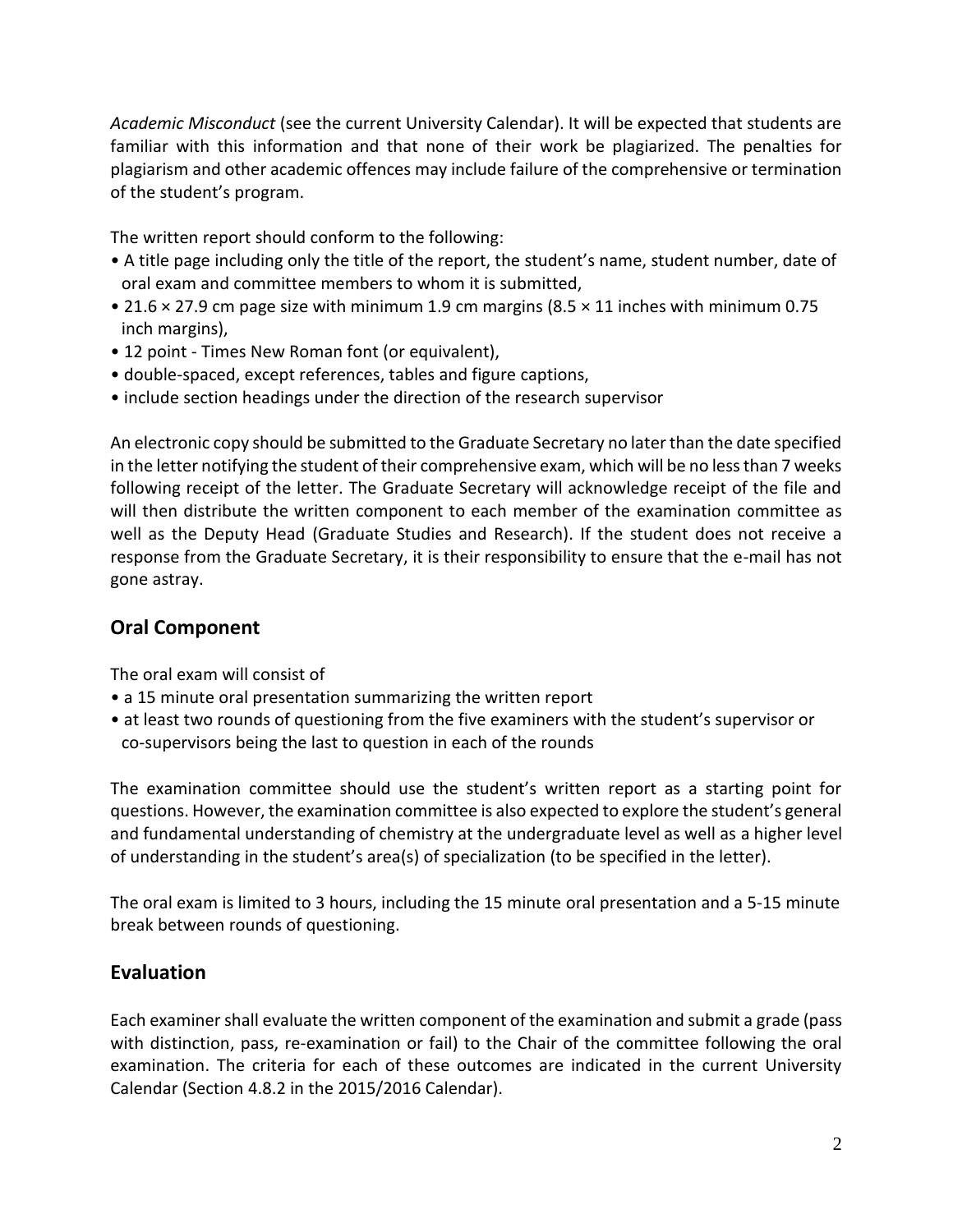The examiners will submit questions (minimum of three) to the Chair of the committee at least two working days before the oral examination. A copy of the compiled questions will be provided to each examiner prior to the beginning of the examination. Each examiner shall record a grade and comments on the student's answer to each of these questions, as well as any follow-up questions.

The committee will meet immediately following the oral examination to decide on a grade of *pass with distinction*, *pass*, *re-examination* or *fail*. Pass with distinction and fail require unanimous decisions of the committee. Pass and re-examination require a simple majority. To pass the comprehensive examination, the student is expected to pass both the oral and written components. To pass with distinction, this rank must be achieved on both the written and oral components. The Chair of the examination committee will submit a memo reporting the outcome of the examination along with a copy of the questions provided by the examiners to the Graduate Secretary within 24 hours of the completion of the examination. In accordance with SGS guidelines, the student will be informed of the outcome of the examination in writing from SGS.

If the student receives a grade of re-examination, the student will be permitted one further attempt. The student's supervisor, in consultation with the student and the examination committee, will set a date for the re-examination. The date for the re-examination will be at least one month, but no later than 6 months after the first oral examination. Upon re-examination, the committee decides on a grade of pass or fail by simple majority. Pass with distinction or reexamination are not possible.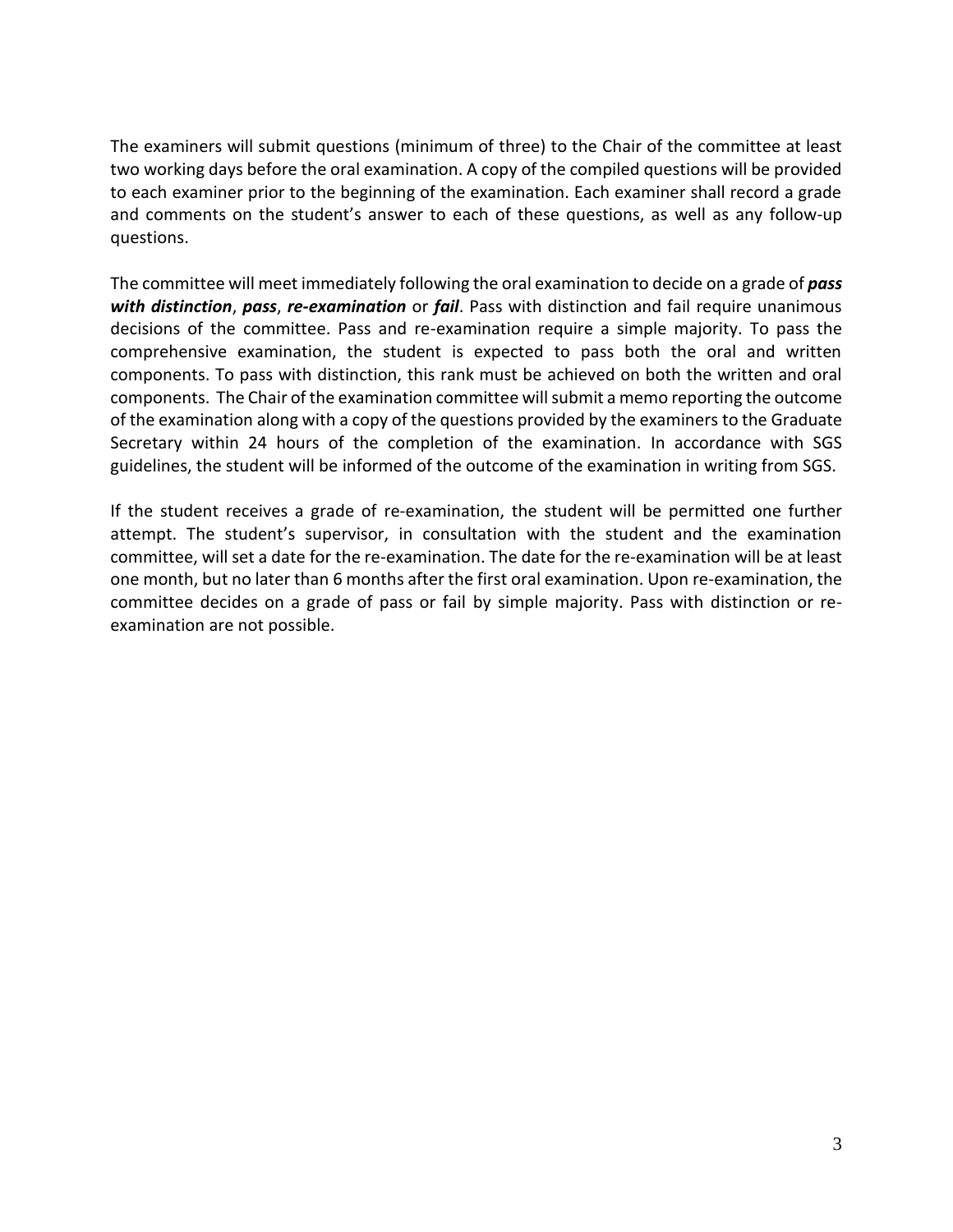#### **Appendix I - Example time line**

For an oral comprehensive examination on Friday August 28<sup>th</sup>:

- at least one week prior to Friday May  $29<sup>st</sup>$  the supervisor informs the Deputy Head (Graduate Studies and Research) of the proposed oral examination date and the proposed composition of the committee, with their approval,
- on or before Friday May 29s<sup>\*t</sup> the student must receive a letter indicating the date of the oral examination as well as the rest of this time line including when the student must hand in their summary and final version of their written report. The letter should also include a list of undergraduate chemistry text books and area of specialization of which the student should show a higher level of comprehension,
- Friday July 17<sup>th</sup> written report submitted to Graduate Secretary and a copy provided to all exam committee members and the Deputy Head (Graduate Studies and Research),
- Wednesday August 26<sup>th</sup> examiners submit 2-3 questions to the Chair of the examination committee,
- Friday August  $28^{th}$  oral exam, assignment of overall grade.
- \*The student must be informed of the date of the comprehensive examination at least three months prior to the date of the oral examination. As there may be some delays in receiving an official letter, notification from the supervisor or deputy-head by email is acceptable, provided the timeline is provided. The student should not be informed of the composition of the examination committee at this time. A copy of this email, with the student's acknowledgement of receipt should be forwarded to the Graduate Secretary and Deputy Head (Graduate Studies and Research).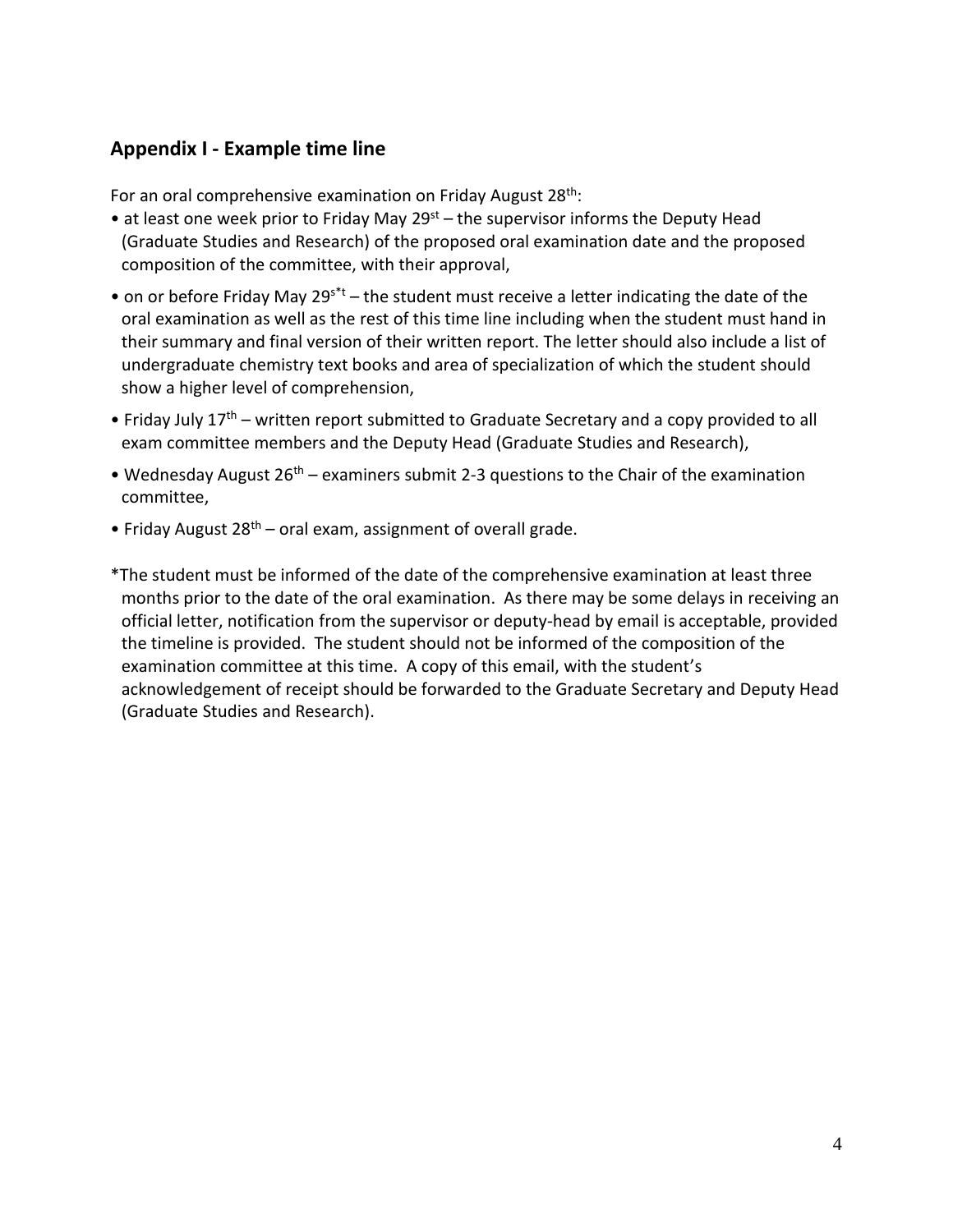#### **Appendix II - Example Letter from the Chair of the Committee to the Student**

Dear \_\_\_\_\_\_\_\_\_\_\_\_\_\_\_,

Your comprehensive examination for the Ph.D. degree will be held on Friday August 28<sup>th</sup>, 2015 at 9:30 am in a room to be decided. This will be an oral examination in which you will be expected to demonstrate a mastery of inorganic chemistry in general and the principles of chemistry related to your research focus at a higher level. Examples of textbooks that you should use to broadly review inorganic chemistry are:

Inorganic Chemistry, Shriver & Atkins, 4<sup>th</sup> or 5<sup>th</sup> Ed. 2006 or 2010 Inorganic Chemistry, Miessler & Tarr, 3<sup>rd</sup> Ed. 2004. (2<sup>nd</sup> edition in library, QD 151.2 M54 1999)

The following text provides a suitable coverage of Green Chemistry: Mike Lancaster, Green chemistry. An introductory text, 2<sup>nd</sup> edition, 2010, RSC Publishing

There is also a written component to your exam in the form of a report, the content of which will be agreed upon by you and your supervisor. By 3:00 pm on July 17<sup>th</sup>, 2015 you will submit to the Graduate Secretary an electronic copy of your paper, which is a maximum of 15 pages long. This should include a title page, figures, tables and references. The paper should be concise and precise, and conform to the following guidelines:

• A title page including only the title of the report, the student's name, student number, date of oral exam and committee members to whom it is submitted.

- 21.6 x 27.9 cm page size with 1.9 cm margins (8.5 x 11 inches with 0.75 inch margins)
- 12 point Times New Roman font (or equivalent)
- double spaced, except references, tables and figure captions

Note also that the inclusion of figures and tables should make a point clear, not simply take up space, and these should be included in the text of your paper.

On the chemistry department website, there are links to guidelines which discuss avoiding the very serious consequences of academic dishonesty and plagiarism. You are expected to have read and fully understand these guidelines including the University policy on proper Academic Behaviour (see the appropriate section in the current University Calendar). If you have questions, please contact your supervisor or the chair of your examination committee.

Your examination will begin with a 15 minute presentation that summarizes your written paper and expands upon items in your paper that might benefit from oral clarification. Following your presentation, the examination committee will have at least two rounds of questioning separated by a 5 -15 minute break if required. Please contact me if you require any clarification.